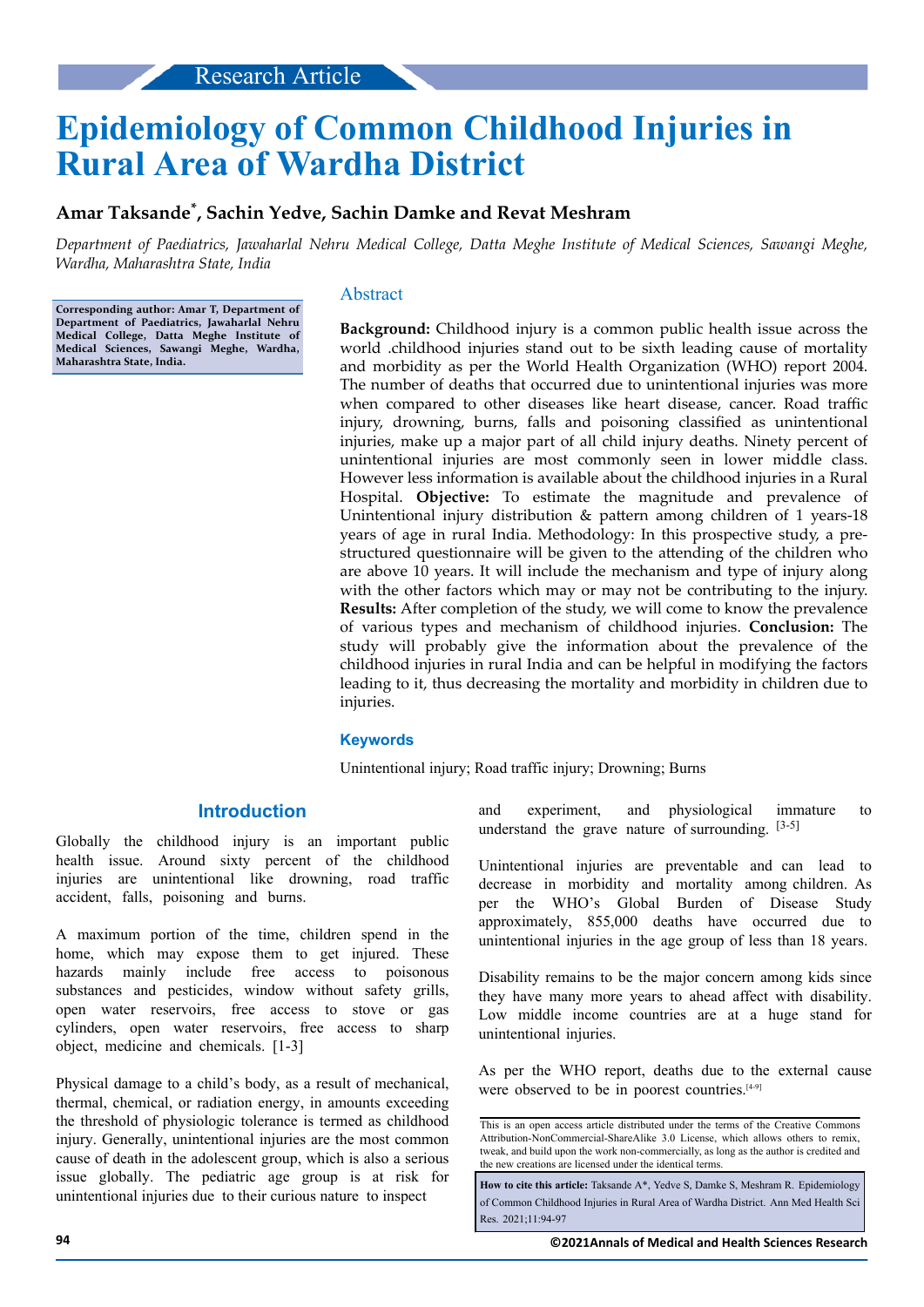#### **Research Question**

What is the prevalence of unintentional childhood injuries in rural area of Wardha District?

# **Aim and Objective**

#### **Aim**

To know the prevalence of unintentional childhood injuries in rural area.

#### **Objectives**

- To delineate the epidemiology of childhood injuries and to explore the predicted outcomes.
- To understand the magnitude, associated risk factors, and impacts of child injuries.

# **Materials and Methods**

**Setting:** Department of Paediatrics, JNMC, Sawangi (Meghe), Wardha.

**Study design:** Prospective observational study

#### **Duration:** One year

**Method:** A pre-structured questionnaire will be given to assess the common types of injury and risk factors which may or may not be contributing to the injury like age and gender of the child, age of the mother, activity of the child, rural-urban dwelling, socio-economic status, type of family, attention given to the child during the time of incident etc.

The information will be collected from the mother of the child. The exclusion criteria include the children above the age of 10 years and ones without injuries.

The age of child will be noted in 3 categories: <1year, 1year to 5 years and 5year to10 years. The mechanism of injury taken into consideration will be road traffic accidents, falls, foreign body injury fire/burns, poisoning, smoke inhalation, near drowning, machinery incidents, choking on food, injury from a stationary object and animal bites.

The questionnaire will be related to age, gender, time of injury, place of injury, mechanism of occurrence of the injury, activity at the time of injury, treatment outcome and selfreported questions on basic safety interventions practiced by caretakers like use of seat-belts, helmet use, accessibility to hot liquids and objects, supervision of child during bathing, hazardous materials and medications.

The previously identified villages which are within the reach of AVBRH hospital that is within the area of 50 km will be part of the study.

|                                                                                                                                                    | ARECOX ARRESTS ARRESTS ARREST ARRESTS ARRESTS ARRESTS ARRESTS ARRESTS ARRESTS ARRESTS ARRESTS ARRESTS<br>Tüthes Thomas Thodasis Healing Healings Thomas The Super Service Expects Interest Story Code Interests Services |         | <b>Millena</b><br><b>CL Fasher</b> |
|----------------------------------------------------------------------------------------------------------------------------------------------------|--------------------------------------------------------------------------------------------------------------------------------------------------------------------------------------------------------------------------|---------|------------------------------------|
| the first state of the product of the content of the content of the content<br>Population size(for finite population correction factor or fpc)(N): |                                                                                                                                                                                                                          | 1000000 |                                    |
| Hypothesized % frequency of outcome factor in the population (p): 70%+/-5                                                                          |                                                                                                                                                                                                                          |         |                                    |
|                                                                                                                                                    | Confidence limits as % of 100(absolute +/- %)(d):                                                                                                                                                                        |         |                                    |
| Design effect (for cluster surveys-DEFF):                                                                                                          |                                                                                                                                                                                                                          |         |                                    |
| ConfidenceLevel(%)                                                                                                                                 | <b>Sample Size</b>                                                                                                                                                                                                       |         |                                    |
| 95%                                                                                                                                                | 323                                                                                                                                                                                                                      |         |                                    |
| Equation                                                                                                                                           |                                                                                                                                                                                                                          |         |                                    |
| Sample size $n = [DEF*Np(1-p)] / [(d^2/Z_{1-\alpha/2}^2*(N-1)+p*(1-p)]$                                                                            |                                                                                                                                                                                                                          |         |                                    |

**Figure 1:** Sample size calculation estimated required sample size: 323.

#### **Statistical analysis**

Statistical analysis will be done by using stat Version 10. Descriptive analysis of age of the child, gender, nature and type of injury, and outcome of injury cases will be performed. Chi-square test will be used where appropriate. Chi-square test will be used where appropriate. The means of all the continuous variables will be compared between the two groups using the two-sample Student's t-test. A  $p<0.05$ will be considered statistically significant.

## **Expected Result**

After completion of the study, we will come to know the prevalence of childhood injuries in the rural area. We will compare the outcomes depending on the variables like age, type of injury, safety measure taken by the caretaker's, socioeconomic status and treatment received. Finally, we will establish the correlation of the age and sex with the outcome of the injury considering the variables.

## **Discussion**

A retrospective study done by Ortega et al [8] reported 1498 patients died, with 124 deaths being attributable to injury. Whereas Balan et al <sup>[9]</sup> mentioned that every year, lowermiddle-income countries have seen over 875,000 deaths which were as a result of unintentional injury and was seen in the age group of 0 to 18 years. As per WHO 2008, World Report on Child Injury Prevention reported that the death rate from unintentional injuries in children was 3.4 times higher in countries with lower-middle-income as compared to countries with high-income. Often the cause of death from drowning, burns, and falls was remarkably more in lowerincome countries. The surveillance and survey study done by Sivamani et al  $[10]$  mentioned that the childhood injuries identified were 13.59/1000 child-years (confidence interval: 11.86 - 15.32) and 341.89/1000 child-years (confidence interval: 254.46-429.33) of injury rates, respectively. Sekii et al [11] showed mortality decreased by 46.2%, from 933 in 2000 to 502 in 2009. Children of age group from 1 years-4 years showed to have decreased mortality rate. Western literature has consistently shown a male preponderance. [7-12] Chowdhury SM et al  $[12]$  found majority of these injuries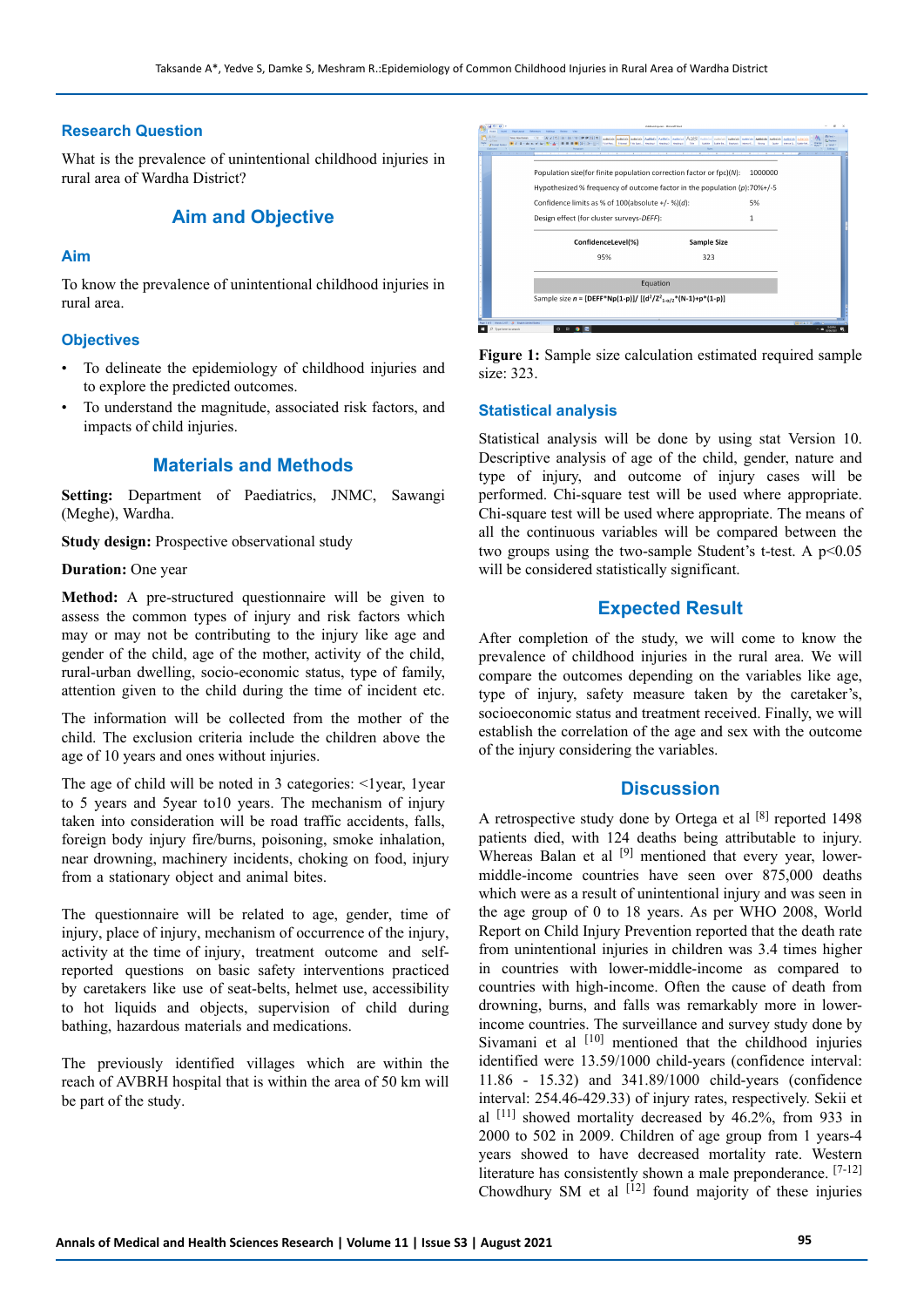occurred in boys in and around households in younger children (<5 year of age). Boys tend to fall from heights or a tree in their premises and girls fall when they are busy in household works. Recent studies have demonstrated the major causes of injury death from unintentional injuries were to be road traffic injury, choking, and drowning. The root cause for hospital admission was due to falls, Road traffic accidents, or being hit by a person or object. Head injuries and fractures of long bones were seen to be the most common types of injury.

Sekii et al <sup>[11]</sup> found that most of the deaths were due to transport accidents, accidental threats to breathing and drowning. Klein et al <sup>[13]</sup> reported that there was a decrease in death rates from 2000 to 2008 from unintentional injury. He also noted that most of the deaths were due to traffic accidents and the common cause for hospitalization was leisure accidents at home. The death rate seemed to higher in low socioeconomic class as compared to high socioeconomic. Ortega et al [8] reported, most fatal injuries were accidental. 82% of abusive fatal injuries had shown to have subdural hematomas, as compared to accidental fatal injuries where only 7.2% had a subdural hematoma. Approximately 50% of the child with abusive fatal injuries had retinal hemorrhages, but there were no retinal hemorrhages reported in accidental injuries. Sheriff et al [14] observed 36% of injuries were mechanical injuries which were road traffic and accidental fall and 22.3% were due to poisoning. Unintentional injuries were seen in an overactive child, a baby born to younger mothers, male child, joint families, and preschool and urban settings.

Khan et al <sup>[15]</sup> reported the most common cause for injury in school based injury was fall while playing. School officials need to prevent these injuries. The study was carried out by Howe et al [16] in an age group of 6 months-17 months of 2000 children in each of Ethiopia, Peru, Vietnam, and India. He found that childhood injuries were proportionally high in all the countries. Maternal or caregiver depression was turned up to be a consistent risk factor for all sought of injuries. Other associated risk factors were to be long-term child health problems, region of residence. Several programs for injury prevention are implemented in the health system, including parents' education in well-baby clinics for child safety by nurses.  $[7]$  Chowdhury et al  $[12]$  have reported unsupervised children were more susceptible to injuries. Preventive measure in form of putting pillow, use of net around bed and door barrier was suggested. On the other hand, Klein et al <a>[13]</a> noted that parenteral education on the safety of the child by community pediatrician showed to have a good result in preventing childhood injury.

Mahalakshmy et al  $[17]$  studied the epidemiology of injuries among children (<14 years) in a rural population in Puducherry, South India. The study showed to have a prevalence of 23% among children less than 14 years. They found more prevalence of injury in male child as compare to female child.  $(p=0.001)$ . Maximum number of the injuries was accidental and around 68% of injuries occurred in the home environment after that in school. Most of injuries were treated by government doctors. Falls were the most common cause of injury, 16.8% the study carried out by Verma et al  $[18]$  reported 60.8 percent injuries occurred at home,

16.8 percent injuries occurred at street and 16.4 percent were to be seen in playground.

Most commonly injuries which came across were to be fall  $(n=144, 64$  percent) followed by road traffic accidents  $(n=37, 64)$ 16.4 percent) .the common form of injuries were to be in form of fractures (32%) bruises and laceration. Of all these 3.5 % of population were noted to have child abuse. As per the study the delay in reaching hospital was 2hours and 50 minutes. A retrospectively reviewed the autopsied during 1994-2007 by Kanchan et al  $[19]$  on the fatal unintentional injuries in children aged 10 years and below. A total of 75 cases were identified throughout the 14 year study. Sixtyeight percent were males with a male to female ratio of 2.1:1. Of all the cases Road traffic injuries were most common followed by thermal injuries. 52.9% of thermal injuries were in form of flame and 47.1% of the population showed to have scalds. Injuries in school-aged children were more common in form of road traffic injuries, drowning, and fall. Toddler and pre-school age children were at risk of thermal and poisoning. Pedestrians were the victims for road traffic injuries (64.1%). Head injuries alone were responsible for major mortalities in road traffic incidents (82.1%). A surveillance project in north India done by Mohan et al [20] in nine contiguous villages reported the 2029 injury cases. Children in the age group of 0 to 14 years accounted for thirty percent of which forty two percent sustained home injuries, thirty five percent of injuries were to seen on roads. The major cause was fall in 35 percent. 80% of injuries were minor, eighteen percent were moderate and none were serious.

## **Conclusion**

The study will provide us information about the prevalence childhood injuries. It will also provide the common type of injury and the outcome of various types of injuries considering with the variables which may be a contributing factor.

#### **References**

- 1. Nouhjah S, Kalhori SRN, Saki A. Risk factors of non-fatal unintentional home injuries among children under 5 years old; a population-based study. Emerg. 2017;5.
- 2. https://www.who.int/classifications/icd/ ICD10Volume2\_en\_2010.pdf
- 3. Taksande A, Murkey P,Kumar A,Vilhekar K. Lizard bite in indian child : Case report. J Indian Acad Forensic Med. 2008; 30:1-2.
- 4. Chandran A, Hyder AA, Peek-Asa C. The global burden of unintentional injuries and an agenda for progress. Epidemiol Rev. 2010;32:110-120.
- 5. Hyder AA, Sugerman DE, Puvanachandra P, Razzak J, El-Sayed H, Isaza A, et al. Global childhood unintentional injury surveillance in four cities in developing countries: a pilot study. Bull World Health Organ. 2009;87:345-352.